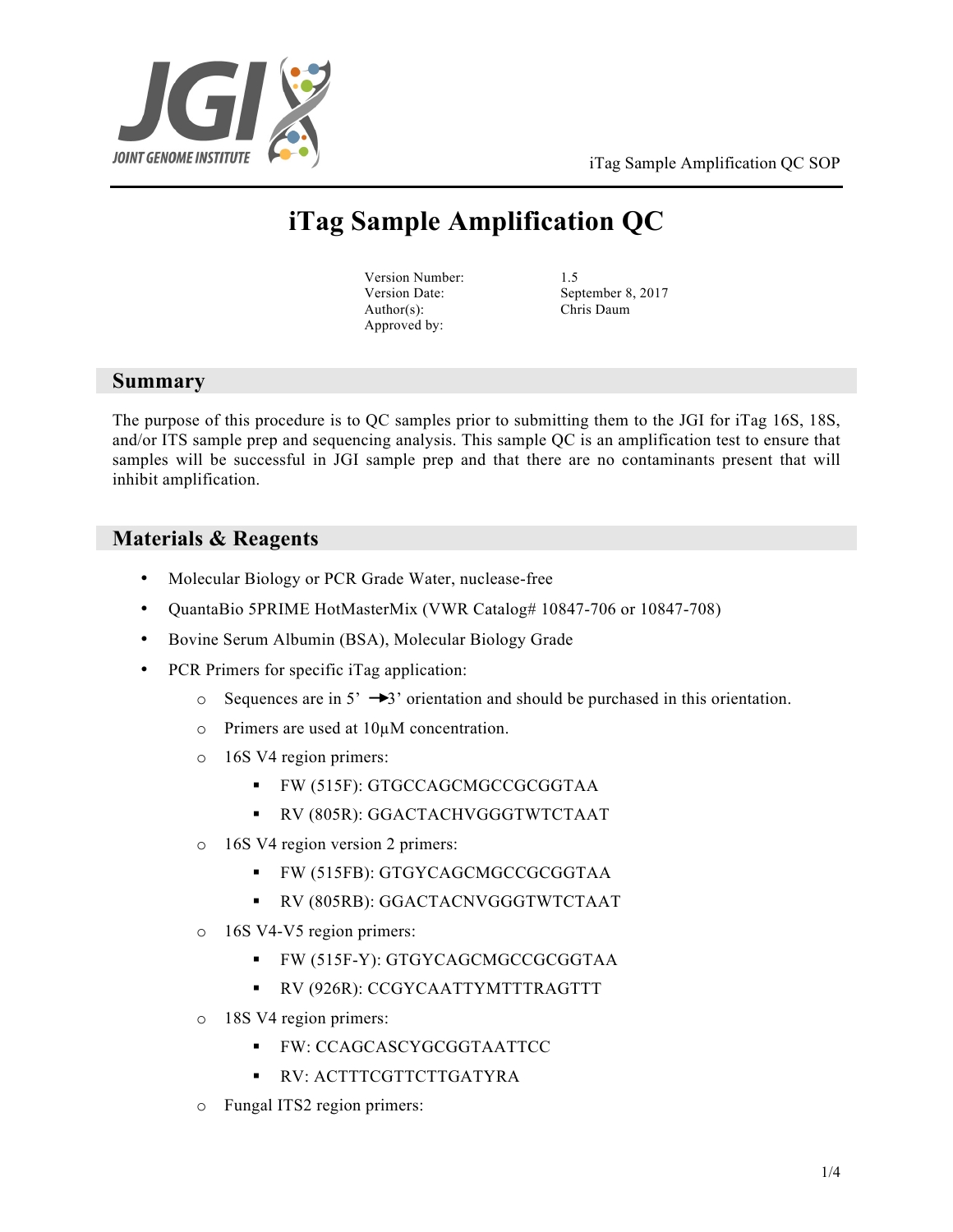

- § FW (ITS9): GAACGCAGCRAAIIGYGA
- § RV (ITS4): TCCTCCGCTTATTGATATGC
- Standard lab equipment for performing PCR reactions: Pipettes, pipette filter tips, microtubes, 96-well PCR plates, centrifuge, thermal cycler.
- Capability to assess that amplification occurred and to size the amplified product: agarose gel, Bioanalzyer (or similar instrument).

## **Health & Safety**

Appropriate personal protective equipment should be worn, such as lab coat, gloves, eye protection, long-pants, and closed-toe shoes.

### **Procedure**

NOTE: Sample template input target amount is  $10ng(10ng/\mu)$  per 1X PCR reaction.

NOTE: All reagents/stock solutions should be defrosted prior to the start of the procedure.

IMPORTANT: Once thawed, mix the 5 PRIME HotMasterMix thoroughly to avoid localized differences in salt concentrations.

#### **1. Prepare the Template/Primer Master-mix**

1.1. Prepare the template/primer mix in PCR tubes or 96-well plates depending on sample number and add the Molecular Biology Grade Water, BSA, and 5 PRIME HotMasterMix as specified in Table 1.

| Component                       | Volume (µl)    |
|---------------------------------|----------------|
| Molecular Biology Grade Water   | 12.0           |
| BSA(10mg/ml)                    | 1 <sub>0</sub> |
| 5 PRIME HotMasterMix            | 10.0           |
| Forward Primer $(10\mu M)$      | 0.5            |
| Reverse Primer $(10\mu M)$      | 0.5            |
| Template DNA (10ng/µl)          | 1 <sub>0</sub> |
| <b>Total 1X reaction volume</b> | 25.O           |

*Table 1: Mix the following components at ambient temperature; volumes are for 1X PCR reaction.*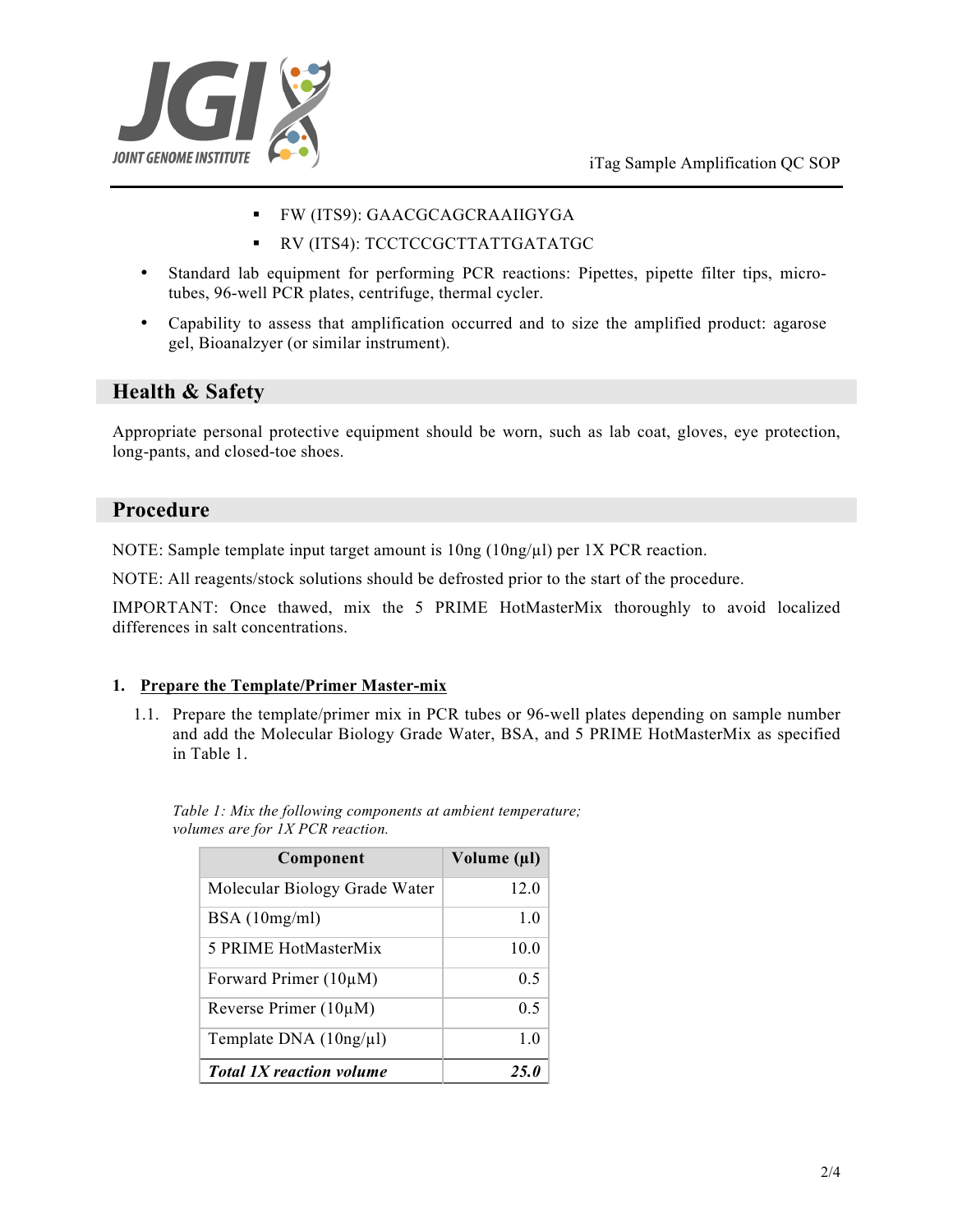

1.2. Close the tube, or seal the plate, and mix well. Centrifuge briefly to collect liquid at the bottom of the tube or plate well.

#### **2. Amplify on Thermal Cycler**

2.1. Load the PCR tubes or 96-well plate on a thermal cycler and start the PCR program using the cycling conditions in Table 2.

NOTE: The thermal cycler should be preheated  $(>90^{\circ}C)$  before placing the PCR tube(s) or plate on the cycler block.

| <b>Step</b>    | Temperature                    | Time             |
|----------------|--------------------------------|------------------|
| $\mathbf{1}$ . | $94^{\circ}$ C                 | 3 min            |
| 2.             | $94^{\circ}$ C                 | 45 sec           |
| 3.             | $50^{\circ}$ C                 | $60 \text{ sec}$ |
| 4              | $72^{\circ}$ C                 | $90 \text{ sec}$ |
| 5.             | Repeat Steps 2-4 for 30 cycles |                  |
| 6.             | $72^{\circ}$ C                 | $10 \text{ min}$ |
| 7.             | $4^{\circ}$ C                  | <b>HOLD</b>      |

*Table 2: PCR conditions for iTag sample amplification.*

#### **3. Assess Amplified Product for Quantity and Size**

- 3.1. Run amplified product on agarose gel or Bioanalyzer (or similar instrument like LabChip or Fragment Analyzer) to ensure sample amplification occurred with the expected band size of (including primers):  $\sim$ 331bp for 16S V4,  $\sim$ 450bp for 16S V4-V5,  $\sim$ 431bp 18S V4, or 240-460bp for ITS2.
- 3.2. Samples showing proper amplification and sizing have passed the Amplification QC and are approved to ship to the JGI for iTag processing.
- 3.3. See **Troubleshooting** section for samples that fail to pass the Amplification QC.

### **Troubleshooting**

Assuming no process issues occurred during the Amplification QC, then samples that fail to amplify are likely due to the presence of contaminants that are inhibiting the PCR reaction. The following are troubleshooting techniques that can be used to try and overcome inhibition.

#### **1. Dilution of the sample template**